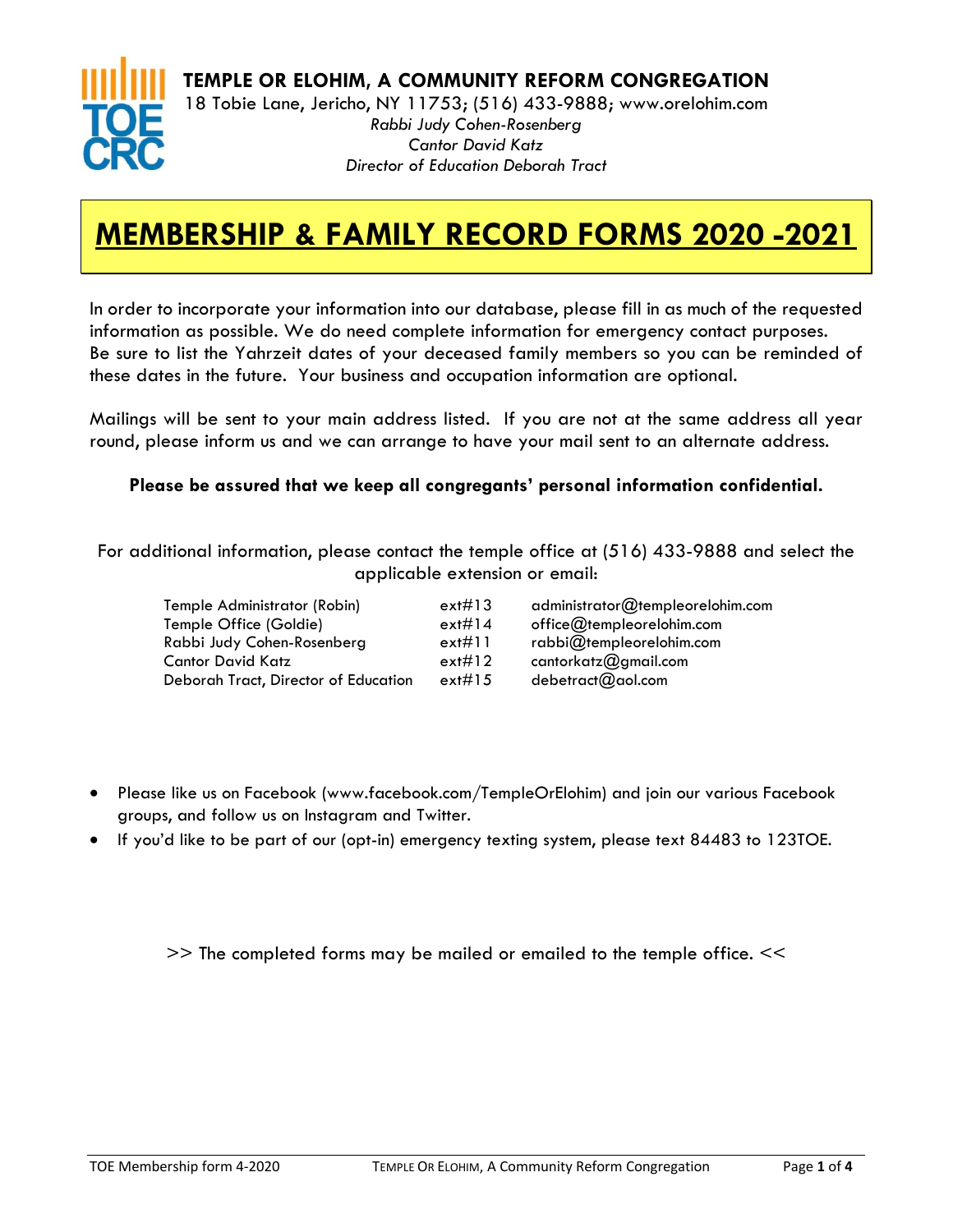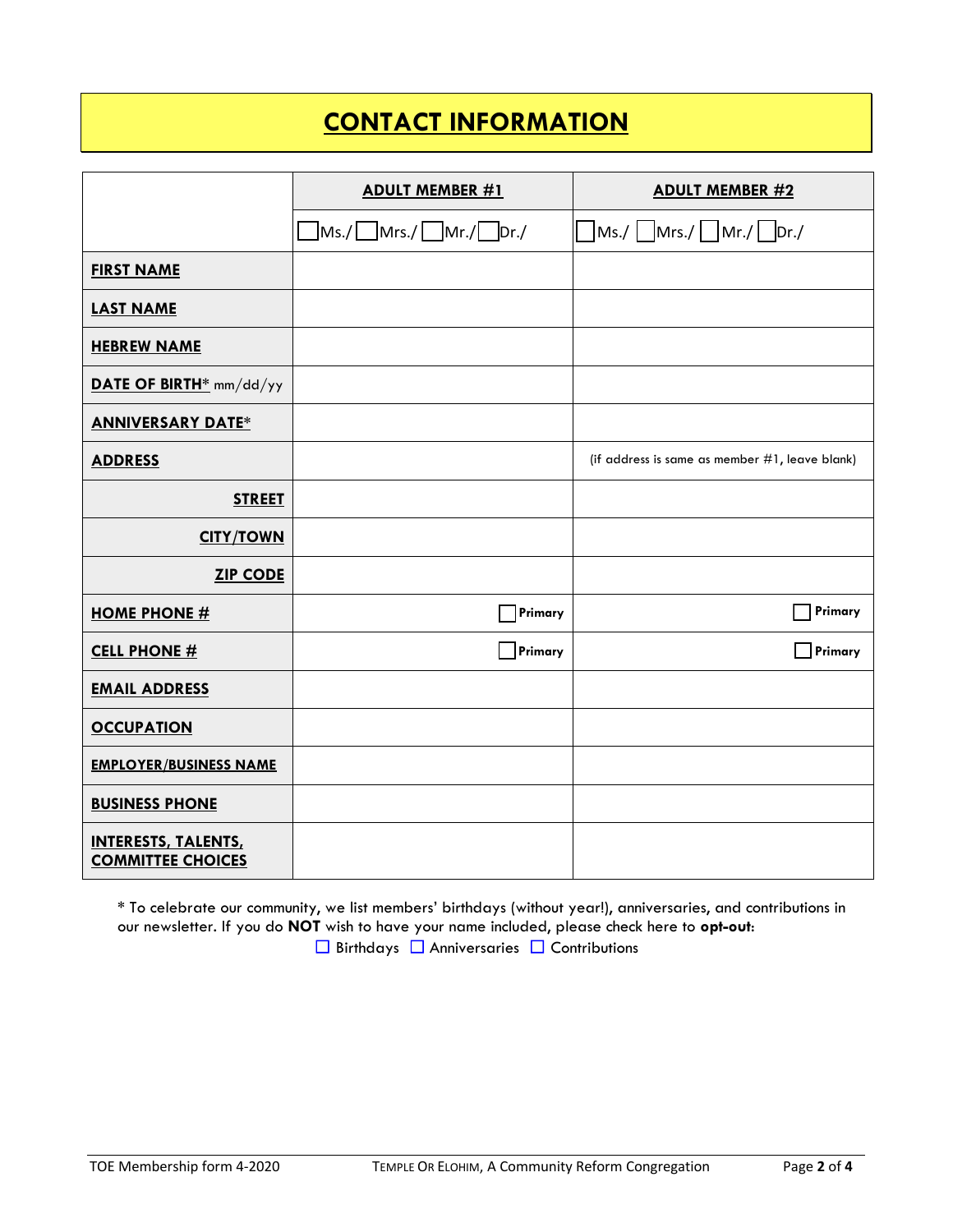## **CHILDREN'S INFORMATION**

|             |                              |                                | <b>GRADE</b><br>(AS OF SEPTEMBER) |               |                  |                              | <b>LIVING</b><br>@HOME             |          |                          |
|-------------|------------------------------|--------------------------------|-----------------------------------|---------------|------------------|------------------------------|------------------------------------|----------|--------------------------|
| <b>NAME</b> | <b>HEBREW</b><br><b>NAME</b> | <b>DATE OF</b><br><b>BIRTH</b> | <b>GENDER</b><br>M/F/X            | <b>PUBLIC</b> | <b>RELIGIOUS</b> | <b>SCHOOL</b><br><b>NAME</b> | <b>SPECIAL</b><br><b>INTERESTS</b> | <u>Y</u> | $\underline{\mathbf{N}}$ |
|             |                              |                                |                                   |               |                  |                              |                                    |          |                          |
|             |                              |                                |                                   |               |                  |                              |                                    |          |                          |
|             |                              |                                |                                   |               |                  |                              |                                    |          |                          |
|             |                              |                                |                                   |               |                  |                              |                                    |          |                          |
|             |                              |                                |                                   |               |                  |                              |                                    |          |                          |